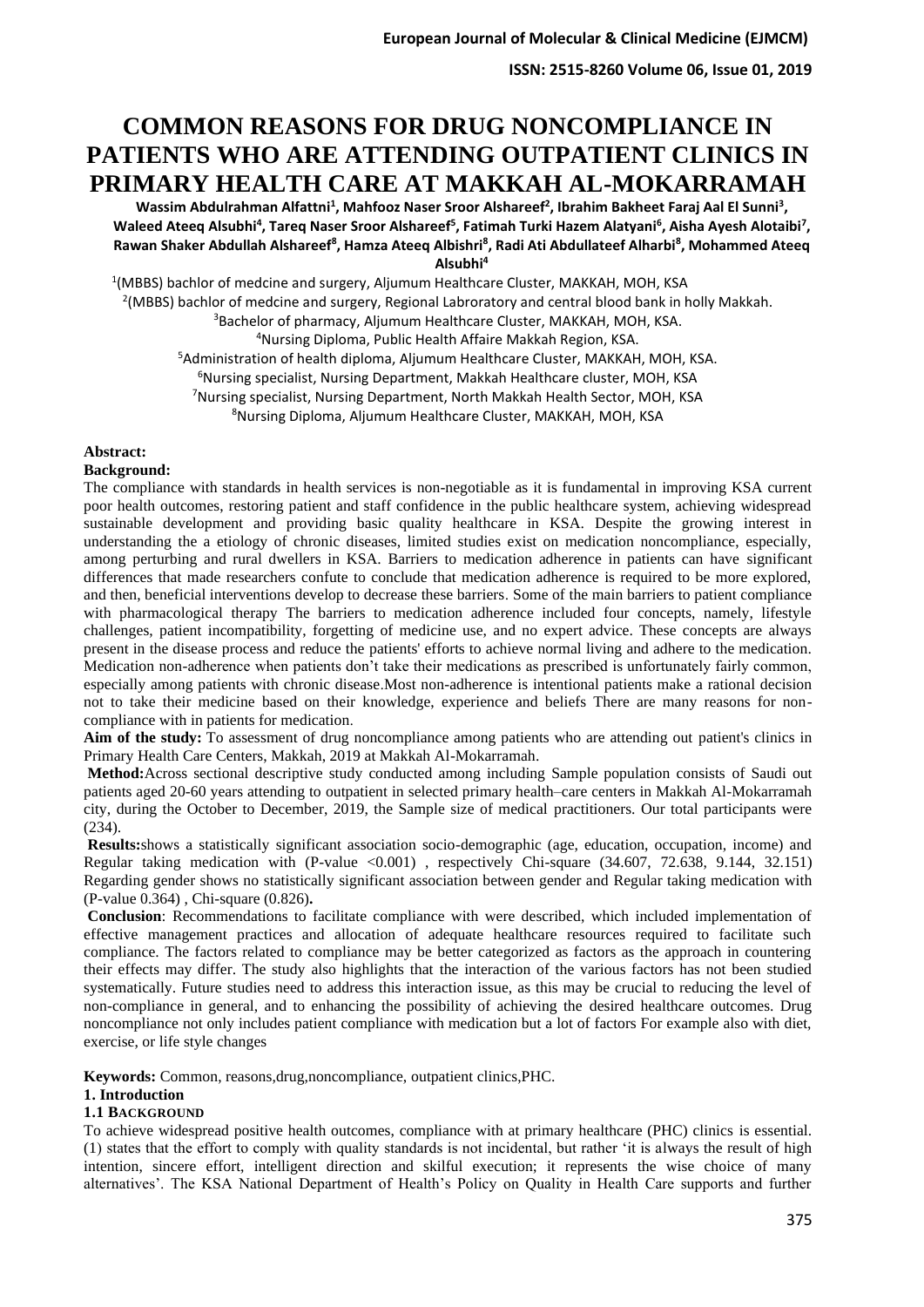#### **ISSN: 2515-8260 Volume 06, Issue 01, 2019**

asserts that compliance and commitment to maintaining high-quality standards will KSA to achieve the goal of quality healthcare for all of its citizens(.2) Oosthuizen et al.(3) report that compliance with accepted quality standards of care is the key to improve healthcare, while non-compliance with quality standards will not only result in costly legal action but also in the silent complications of sub-optimal care, with morbidity and mortality repercussions.

Non-compliance characterized as accepting meds as exhorted and recommended by health care insurance experts for expressed duration. (4)

Medicine adherence can be characterized as a cessation or disappointment of appropriate prescription admission without earlier endorsement from the rewarding doctor .(5,6) In healthcare, the commune generally used definition of compliance is "patient's behaviors (in phrases of taking treatment , following changes eating style or modification heaped , Physiotherapy or executing life style changes) coincide with healthcare providers' hints for fitness and scientific advice".(7)That disappointment of patients to consistence with the medication is a significant issue if there should arise an occurrence of mental patients. Non-compliance of patients with recommended medication is considered as a boundary to compelling medicinal services. (5)The success of every therapeutic regimen depends on the compliance of the individual involved. The efforts put in by healthcare providers can therefore only yield the desired effect if patients are compliant to their medication regimen. Unfortunately, medication noncompliance with its associated detrimental effects is becoming widespread and has been found to be most prevalent among patients with chronic diseases.

Globally, chronic diseases have been found to be the leading cause of mortality and disability, and the disease rates from these conditions are not only accelerating but advancing across every region and pervading every socioeconomic class (9). The WHO projects that, by 2020, the incidence of chronic disease will account for almost three-quarters of all death occurring worldwide, and that 71% of deaths due to ischaemic heart disease (IHD), 75% of deaths due to stroke, and 70% of deaths due to diabetes will occur in the developing countries (10). The WHO further estimates that the number of people in the developing world with diabetes will increase by more than 2.5 fold, with the 1995 number of 84 million sharply rising to 228 million in 2025. On a global scale, 60% of the burden of chronic diseases and 79% of deaths attributed to these diseases are expected to occur in developing countries (11).

 As of late, the expression "concordance" is additionally recommended to be utilized. Contrasted and "consistence", the term concordance settles on the patient the decision-maker and means patients-prescribers understanding and congruity. (12,13)

 There are numerous variables, obstructions or obliges that cutoff and bringing down the patient capacity for consistence with drug. These variables might be identified with the patient, drug itself, or medicinal services related causes. There are clearly disregarding for persistent job and proposal to build their adherence to drugs. (14,15)Noncompliance of patients with prescribed treatment is considered as a barrier to effective health care. Non-compliance with prescribed treatment has implications for the health of the patients; the effective use of resources  $\&$  assessments of the clinical efficacy of treatment .It is seen as an important area of concern for all health care professionals. (16,17)

#### **Literatures Review**

A study was done in Al Hasa region in Eastern Province of KSA that detailed a high level of Non-compliance to hostile to diabetic prescriptions (65–69%) in patients going to a diabetic center. (18) Another investigation was directed to report medicine adherence among Saudi patients in the city of Khoper situated in Eastern Province of Saudi Arabia, utilizing the General Medication Adherence Scale (GMAS). By recording the adherence example of type II diabetic patients in Khoper. (19)

Over the last two decades, there have been a plethora of studies that have examined variables that could be demonstrated as predictive of adherence to various medical regimens. The factors most often hypothesized in these studies as powerfully predicting compliance have generally been attributed to characteristics of both the disease and the patients. For example, to explore and evaluate the most common factors causing therapeutic noncompliance, Jin and colleagues found factors that could be categorized into (20) patient-centered factors, (21) therapy-related factors, (22) social and economic factors, (23) healthcare system factors, and (24) disease factors (25). Factors which relate to patients (e.g., suboptimal health literacy and lack of involvement in the treatment decision-making process), physicians (e.g., prescription of complex drug regimens, communication barriers, ineffective communication of information about adverse effects, and provision of care by multiple physicians), and health care systems (e.g., limited access to care, lack of health information technology, and office visit times limitations) have also been found  $(26)$ 

In the West African sub region and particularly in Ghana, studies have identified specific factors such as depression, concern about disease medications, formal education, and use of herbal preparations to be associated with no adherenceamong hypertensive patients (27) and factors such as educational level and mode of payment to be associated with no adherence among diabetic patients (28)

Also there has been a dearth in studies to assess the level of noncompliance to medications for chronic diseases over the years, especially among patients with chronic conditions living in rural and perturbing districts in KSA. Taking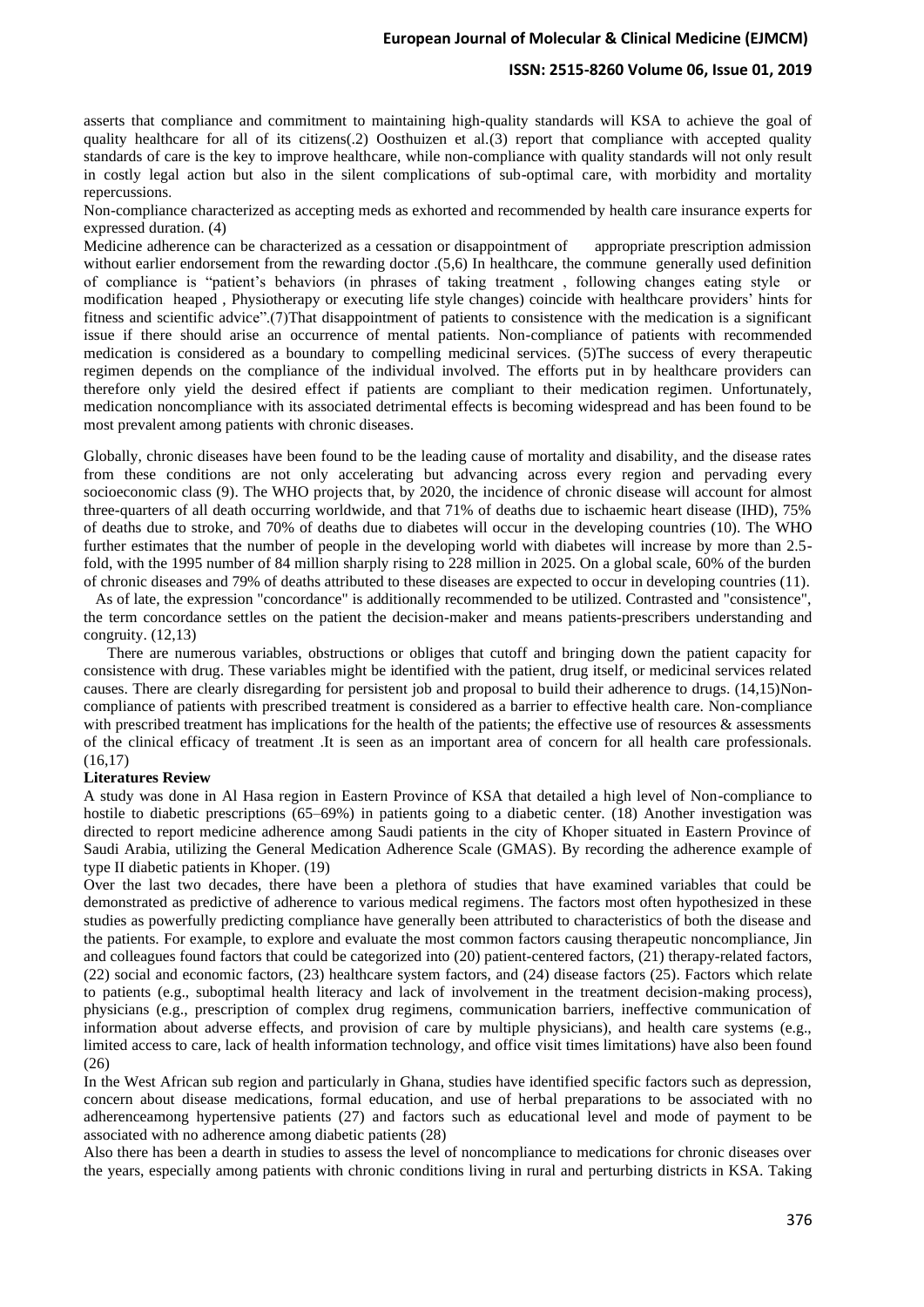### **ISSN: 2515-8260 Volume 06, Issue 01, 2019**

cognizance of the fact that the success of every therapeutic regimen depends on the compliance of the individual involved and that medication noncompliance is becoming widespread, we found this study to be crucial and timely. We found the overall prevalence of medication noncompliance among the patients to be 55.5%. This rate is higher than that of a similar study conducted in Northwest Ethiopia (42%) to determine noncompliance in patients with chronic illnesses (29) The highest level of compliance and in effect the lowest level of noncompliance, was recorded among patients with hypertension, 53.3%. This percentage in hypertension is close to the level, 52.3% obtained in another study at the Teaching hospital (30) and lower than 93% recorded in a similar study at KATH (30)

Bradley et al.(32) stated that because of staff shortages and high workloads within healthcare facilities, the managers find themselves having to assist nurses attend to patients, rather than engaging in clinical supervision. While Hamid et al. reported that because of staff shortages in the public health sector, management cannot afford to send nurses for in-service training.(33) Although there are plans to increase health workers' productivity and performance, there are inadequate opportunities for staff to attend in-service education sessions.(34)

Nkosi et al. study reveals that although PHC clinics' area managers are appointed to supervise and support their clinics, they do not visit the clinics as frequently as recommended. This undermines clinical supervision as a quality improvement initiative, whereby in-depth clinical program reviews are carried out to ascertain whether or not managers are implementing standards correctly, and to support them with necessary interventions if they are not being implemented satisfactorily. (35)

#### **1.2. Rationale**

 Medication non-compliance is an ignored health problem in developing countries, It is one of the challenging global issues; non-adherence to medication results in active disease progression and increased treatment costs which have an alarming average of less than 50% of patients complying with medication instructions. Such noncompliance is considered a major challenge to effective management of most chronic diseases such as diabetes mellitus, hypertension, and dyslipidemia.

#### **1.3. Aim of the study**

 To assessment of drug noncompliance among patients who are attending out patients clinics in Primary Health Care Centers, Makkah, 2019 at Makkah Al-Mokarramah.

#### **1.4. Specific objective**

To assessment of drug noncompliance among patients who are attending out patients clinics in Primary Health Care Centers, Makkah, 2019 at Makkah Al-Mokarramah.

#### **2. Methodology**

#### **2.1 Study setting :**

This study has been conducted at out patients clinics in Primary Health Care Centers, Makkah, 2019 at Makkah Al-Mokarramah

#### **2.2. Study Population**

The study population consists of Saudi out patients clinics aged 20- more than 60 years attending to outpatient clinics in Primary Health Care Centers, Makkah, 2019

#### **2.3. Study Design**

Cross-sectional, analytic study , systematic random sampling technique

#### **2.4. Inclusion criteria**:

Out patients aged 20- more than 60 years

Able and willing to participate in the study.

Take some sort of prescribed medications.

#### **2.5 Exclusion Criteria**

Out patients less than 20 years

Not able and refuses to participate in the study.

#### **2.6 Sample size:**

Using EPI info version 24 (50), the study sample size has been determined based on the following assumptions :

Since there is not an official release, e.g., by the "Central Department of Statistics and Information" in Saudi, of the exact census of Makkah residents falling within the study's age category, a source population size of the same of has be assumed. (Definitely, the true population of such category is greater , also to be most conservative, the least number needed for a reasonably large sample size that allows generalizability of the study result. Knowingly, sample sizes obtained from source population sizes above are not significantly different.

The sample size has been calculated by applying Raosoft sample size calculator based on (The margin of error: 5%, Confidence level: 95%, and the response distribution was considered to be 20%) accordingly to sample size from medical practitioners by the required sample size; (234 ). (male and female) and adding 10 more to decrease margin of error. After adding 5% oversampling, the minimum calculated sample has been 234. Computer generated simple random sampling technique was used to select the study participants. Data collection was done by the researcher during the October to December, 2019,

### **2.7 Sampling Technique :**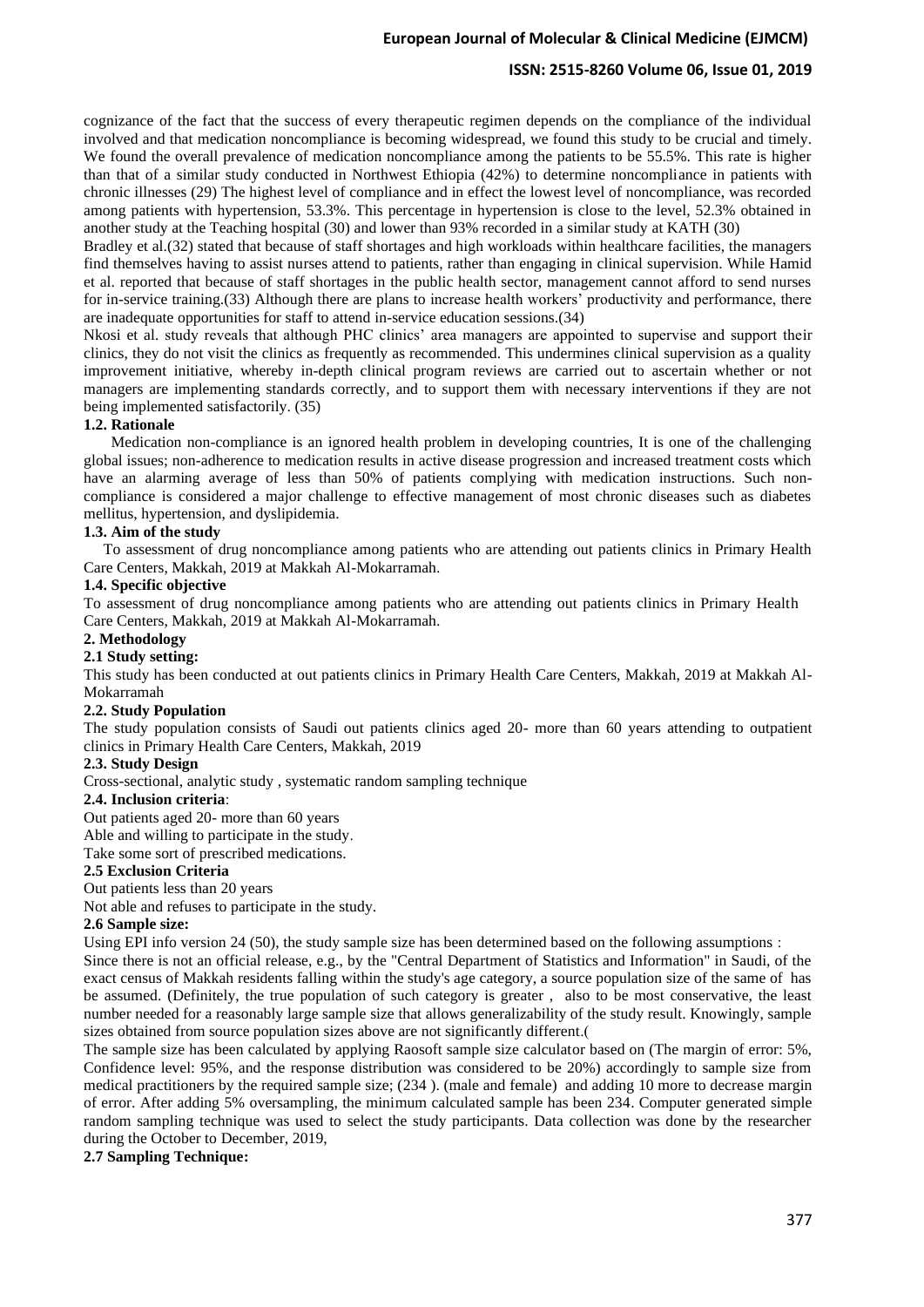Since all Makah centers work on walk-in basis, i.e., no pre-determined appointments, the participants to see each day has been selected using "systematic random sampling" technique . The number of participants to recruit per outpatient clinic may account up 20. Given that the interviewer's daily capacity to see patients would not exceed 7 patients, each clinic may covered up over 4 days until the required number of patients from each clinic has been fulfilled.

#### **2.8 Sampling method :**

The study will be carried out in the city of Makkah Al-Mokarramah Makkah This study was conducted in Makkah primary healthcare centers at saudi Arabia, and it reflects a diversified demographic profile with a considerable portion of the population comes from rural descent, while others come from an urban one. This difference translates into biological, socioeconomic and lifestyle differences in the Makkah population, using random number generator software program. The recommended sample is (234) to detect the Common reasons for drug noncompliance in patients who are attending outpatient clinics in PHC at 95% confidence level, 5% estimation error and study response rate 50%. Then to compensate for the nonresponses and not completed questionnaires, 10% was added to the sample. Therefore, the final sample size had been (234).

#### **2.9 Data collection method :**

Self-administered questionnaire has been given to all participants. Those who have trouble reading or writing the questionnaire, will be filled by the interviewer

#### **Questionnaire:**

An Arabic self-administered questionnaire has been used. It consisted of three sections. **The first** section is on the socio-demographic and presence of chronic disease, and present medication history (e.g., age and education level). **The second** sections cover common reasons of drug noncompliance (patient, medication, health care related factors). **The third** section addresses the part the possible suggestion to increase the patient level of adherence and compliance with medications.

#### **2.10 Data Collection Technique**

The researcher has visit the outpatient clinics in Makkah primary health–care centers. The researcher has given the official acceptance paper to the manager of the outpatient clinics PHC

The researcher has filled the questionnaires through the interview with patients who are attending outpatient clinics who met the inclusion criteria after taking their verbal consent. After obtaining necessary approvals, the researcher and one trained nurse used an Since. They 1st explained the objectives of the research in an easy language to the participants and gained their consents before sitting, interviewing them and filling up the questionnaires .

If one participant didn't show up for any reason, has been replaced by the next one on walk-in basis. This process was continued until the involved participants were covered totally...

#### **2.11Questionnaire validity :**

The investigator distributed the Questionnaire to three consultants of different specialties (family medicine, community medicine, and pharmacology) who have enough experience and interest in the subject and some amendments were done, accordingly.

### **2.12 Data Entry and Analysis**

Data has been collected and verified, variables coded and then entered to a MS program with adequate backup. Descriptive statistics, e.g., number, proportions, cumulative proportions, mean and standard deviation, etc. has been displayed, as appropriate. Analytically, a parametric technique, e.g., t-test and ANOVA, has been attempted, as applicable, especially analyzing normally distributed variables. Otherwise, a non-parametric alternative, e.g., Man Whitney U test and ANOVA or  $\gamma^2$  test of independence, has been used, as necessary. The Statistical Package for Social Sciences (SPSS) software for MS- version-24 will be used for the analysis. All tests has been conducted at level of significance a=0.05; results with p-values<0.05 has been considered "statistically significant ".

### **2.12 Pilot Study**

 A pilot study has been done on 10 Saudi patients who meet the study's eligibility criteria. The pilot study has been mainly help examine both the instrument's content validity and construct validity issues, alongside with other needed information, as follows :

Test the understanding of the patient of the instruments' questions, undergo necessary changes and modifications, accordingly,

Select the relevant variables suitable for the statistical methods to be used. Test-retest reliability assessment has been performed (e.g., assuring high correlation coefficient measurement).

#### **2.13 Ethical Considerations**

Necessary approval has been the Research Ethics Committee shall be obtained prior to the study .

A written consent has been obtained both from PHC outpatient clinics administration. The aim of the study has been explained to them. Feedback about the results has been sent to these organizations .

Consent has been obtained from each participant to voluntarily participate in the study .

Data has been treated confidentially and has been used only for the purpose of research .

**2.15 Budget :** Self-funded.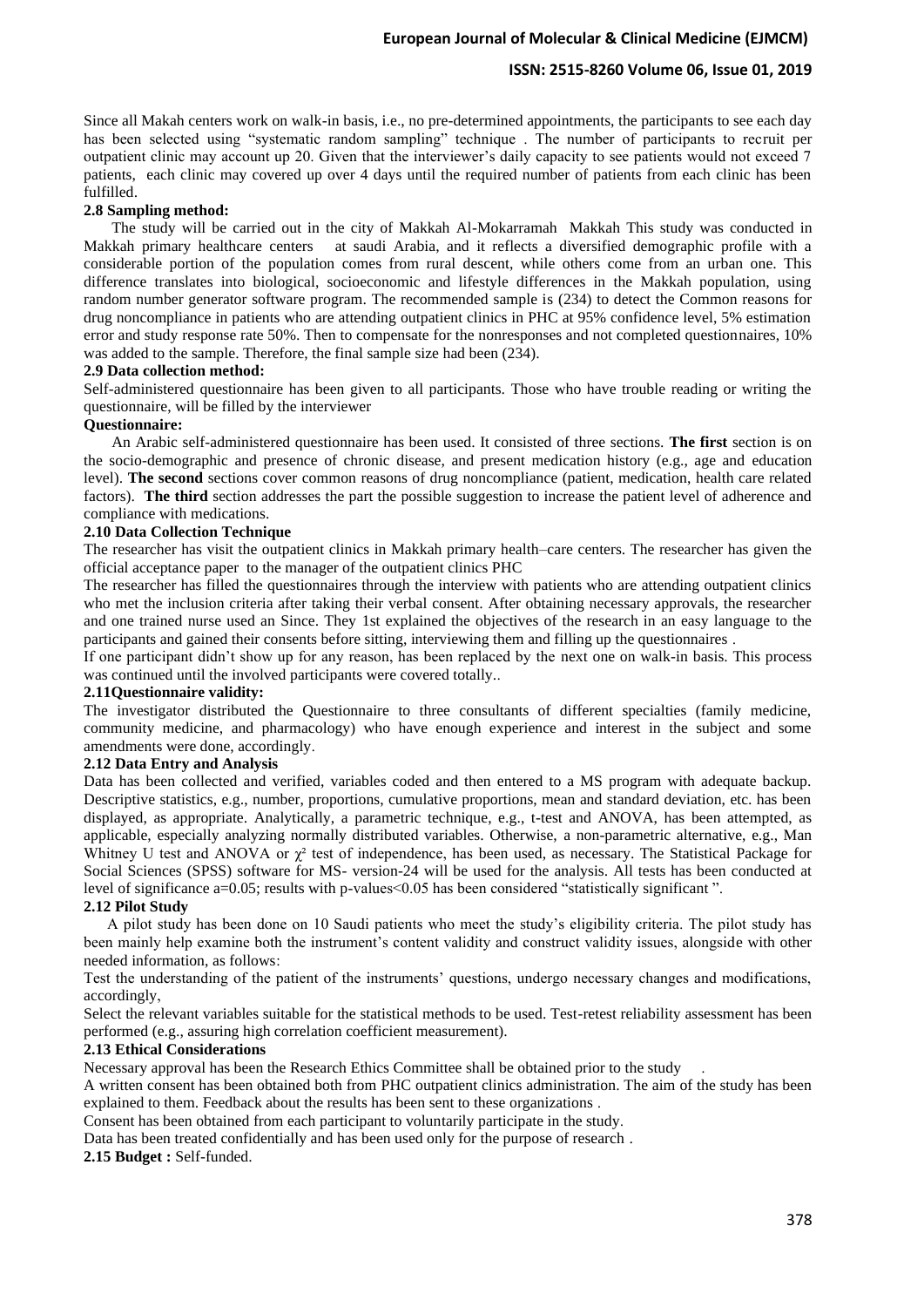#### **3. Results**

**Table (1)** Distribution of the demographic characteristics details included (234) participant patients who are attending outpatient clinics in primary health-care

| e                   |                |
|---------------------|----------------|
| $20 - 40$           | 05             |
| $10 - 60$           | 59             |
| More than 60        | 36             |
| nder                |                |
| Female              | 76             |
| Male                | 24             |
| ucation             |                |
| lliterate           | 97             |
| <sup>2</sup> rimary | 94             |
| Preparatory         | $\overline{3}$ |
| secondary           | 05             |
| Jniversity          | 21             |
| cupation            |                |
| Yes                 | 97             |
| $\sqrt{6}$          | 03             |
| ome                 |                |
| ess than 3000SR     | 93             |
| 8000-6000SR         | 02             |
| 6000-9000SR         | 94             |
| More than 9000SR    | 11             |

Regarding the age majority of the study groups were in the age range of (40-60) years were (43.59%) while followed by age range of (20-40) were (32.05%) .

Regarding the gender many of the respondents were male (66.24 %) while female were (33.76%).

 Regarding the education status, the majority of the respondents had Secondary degree were (32.05%) while had University education were  $(25.21\%)$ . Regarding the occupation the majority of them working were(61.97) Regarding the income The majority of them had an income 3000-6000SR were (44.02% ) while ranged Less than 3000SR bar month were (23.93%) will the participants who are (6000-9000 ) were (20.94%).

**Table (2)**Description, duration of chronic disease, number and type of drugs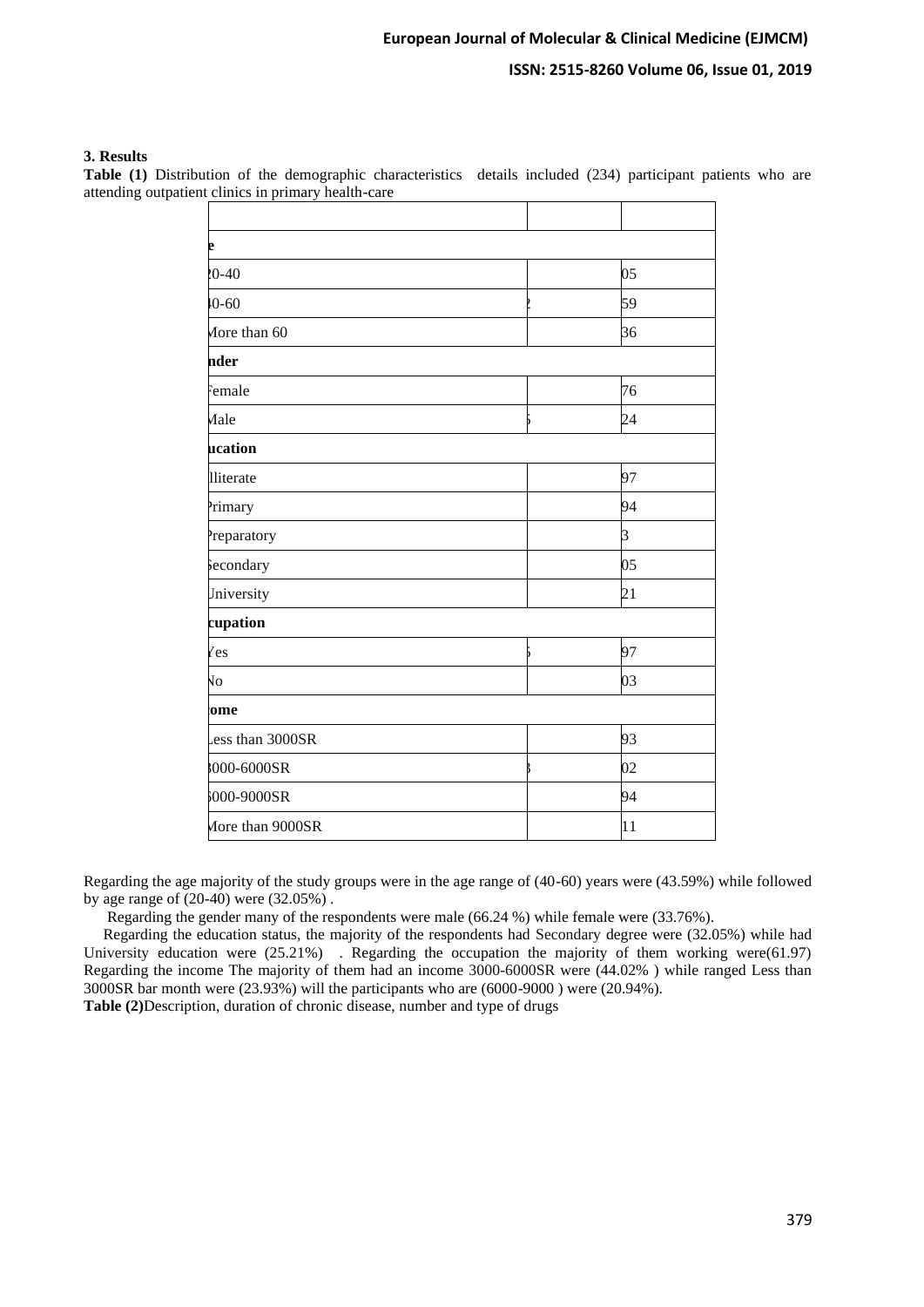| 8                        |
|--------------------------|
| O                        |
| ∩                        |
|                          |
|                          |
|                          |
|                          |
| 9                        |
|                          |
| 4                        |
|                          |
|                          |
| 2                        |
| $\overline{\mathcal{L}}$ |
| 6                        |
|                          |
| 1                        |
| 5                        |
| 4                        |
|                          |
| 9                        |
| 4                        |
|                          |
|                          |
|                          |

Regarding the majority of the study showed that most of them suffer from Diabetes thin hypertension thin high fat and cholesterol were their percentage was respectively (50.0% , 41.0% , 41.9% ). Regarding the duration of chronic disease the majority of the Participants who suffer from the disease less than 5 years percentage were (40.2%) followed by More than 10 , thin (5-10) years their percentage was respectively(37.6%, 22%). Regarding the number of medications the majority of the Participants who takes 1-3 drugs percentage were (64.1 %) followed by takes drugs the (4-6)time ,thin 6 or more10 in time the percentage was respectively(23.5%,12.4%).

 Regarding the type of drugs the majority of the Participants who takes pills percentage were (73.9%) followed by injection, sprayer, drink, do not take medicines percentage was respectively (7.3%, 12.4%, 6.0%, 1.0%) **Table (3)** Description common reasons of drug noncompliance related factors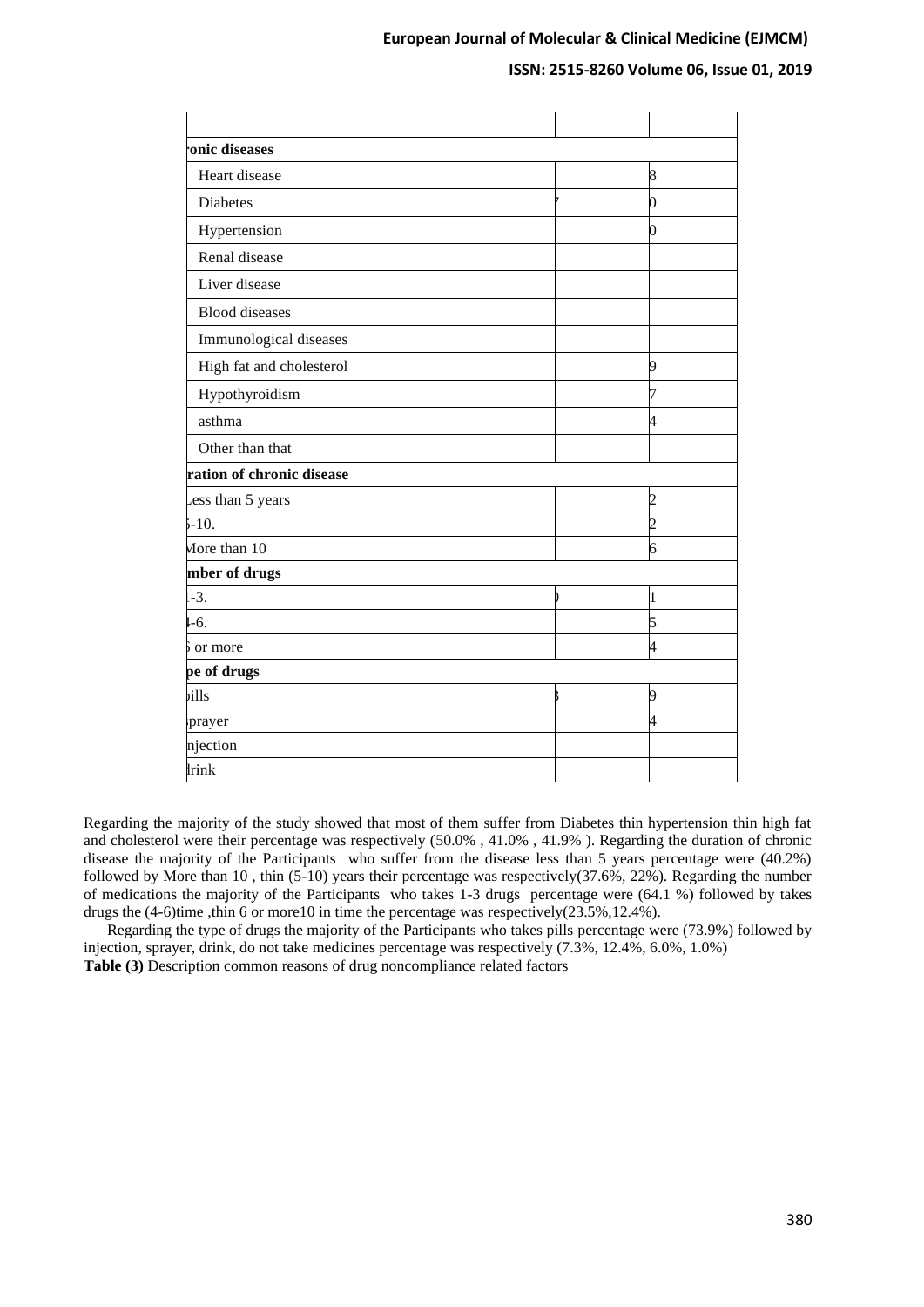### **ISSN: 2515-8260 Volume 06, Issue 01, 2019**

| gular taking medication                                             |  |   |
|---------------------------------------------------------------------|--|---|
| ÑО                                                                  |  | I |
| Yes                                                                 |  | 9 |
| l you forget to take your medication on time sometimes?             |  |   |
| Ñо                                                                  |  | 5 |
| <i>l</i> es                                                         |  | 5 |
| p you not interested in taking your medicines on time?              |  |   |
| ÑО                                                                  |  | 0 |
| Yes                                                                 |  | 0 |
| feel better, sometimes I stop taking medicines?                     |  |   |
| Vо                                                                  |  | 8 |
| <i>l</i> es                                                         |  | 2 |
| feel bad when I take the medicine sometimes, will I stop taking it? |  |   |
| Vо                                                                  |  | I |
| 7es                                                                 |  | 9 |

Regarding regularly committed to taking medications the majority of the Participants They were committed to taking medicines the percentage were (76.9%) followed by answer not regularly were percentage(23.11%).

 Regarding you forget to take your medication on time sometimes the majority of the Participants They were forget taking medicines the percentage were (64.5%) followed by They were committed to taking medicines the percentage were (34.5%)

 Regarding you not interested in taking your medicines on time the majority of the Participants No, I'm interested taking medicines on time were the percentage were (85.0%) followed by not interested in taking medicines on time the percentage were (15.0%)

 Regarding if I feel tired you will stop taking medication the percentage equal were (65.8% ) in stopping taking and not stopping taking medication.

 Regarding If I feel bad when having I taking the medicine sometimes will I stop taking medicine. The majority of the Participants I did not stop percentage were (61.1% ) , followed by yes i will stop the percentage were (38.9% ) **Figure (1)** Description common reasons of drug noncompliance related factors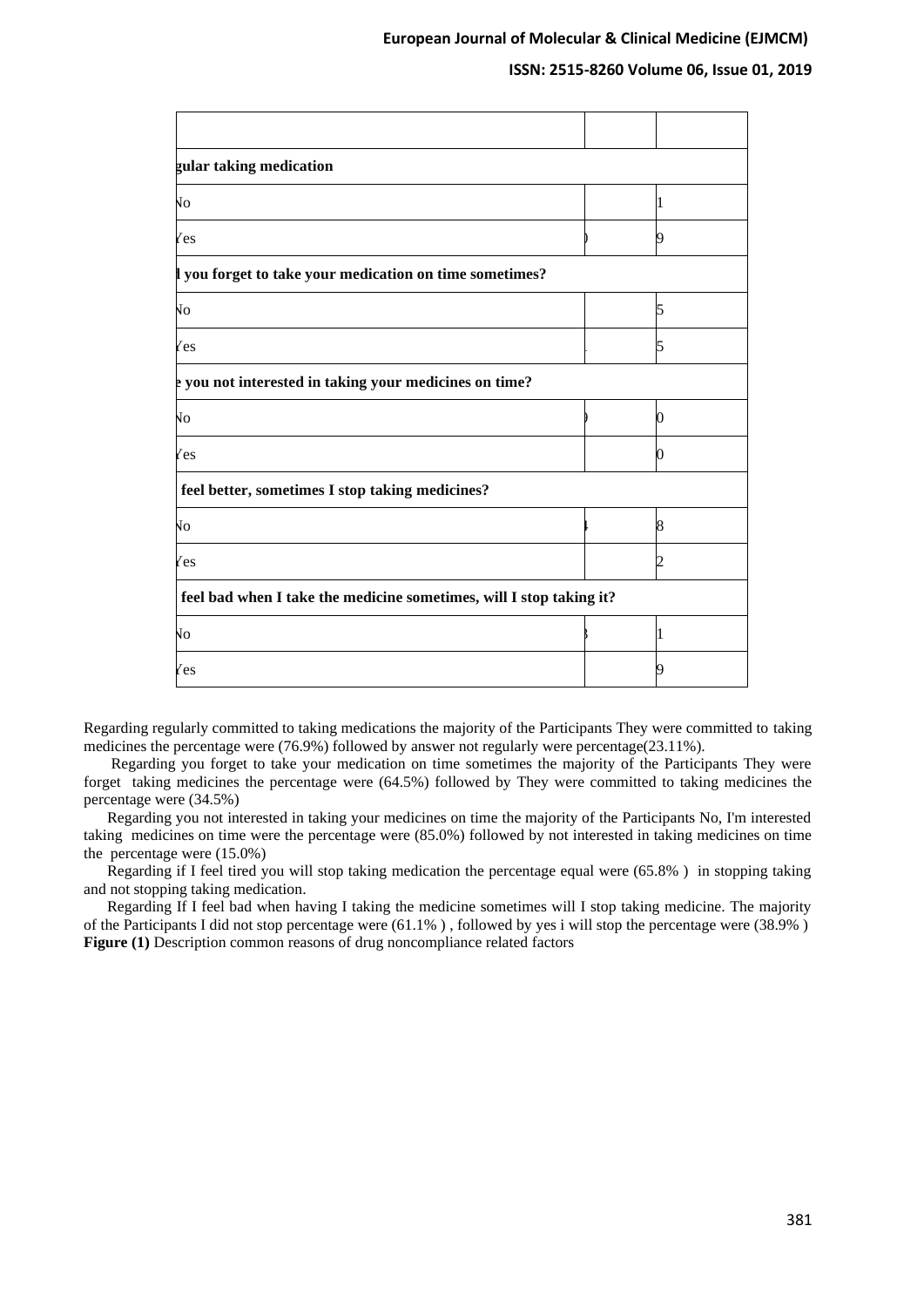# **ISSN: 2515-8260 Volume 06, Issue 01, 2019**

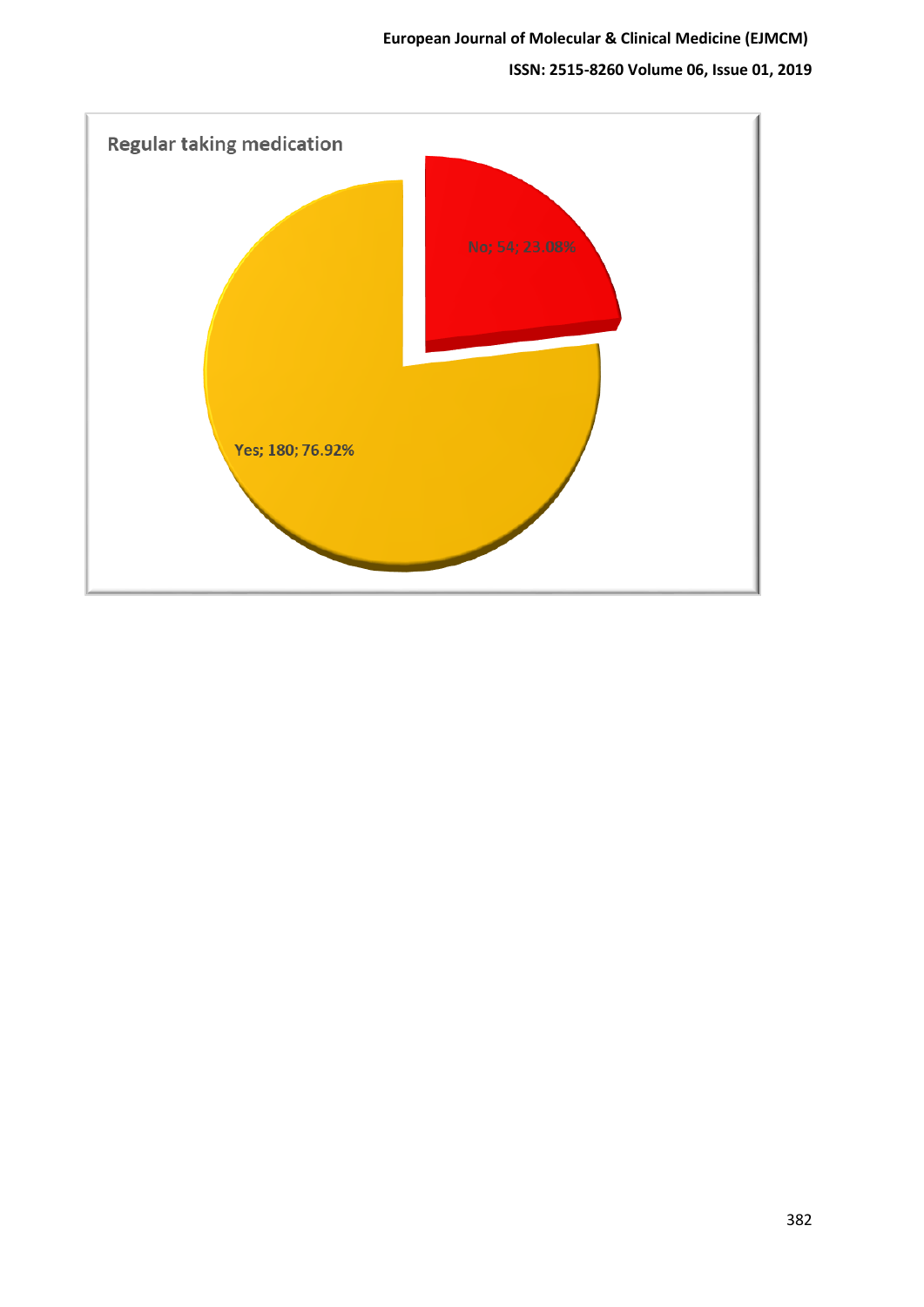### **ISSN: 2515-8260 Volume 06, Issue 01, 2019**

|          |                | tal | gular taking medication | i-square |     |        |
|----------|----------------|-----|-------------------------|----------|-----|--------|
|          |                |     |                         |          |     | alue   |
|          | 40             | 05  | 81                      | 22       |     |        |
|          | 60             | 59  | 22                      | 00       | 607 | 001*   |
|          | re than 60     | 36  | 96                      | 78       |     |        |
| nder     | nale           | 76  | 89                      | 22       |     |        |
|          | <b>lle</b>     | 24  | 11                      | 78       | 26  | 64     |
|          | terate         | 97  | 33                      | 6        |     | $001*$ |
|          | mary           | 94  | 59                      | 44       |     |        |
| ucation  | eparatory      | 3   | 81                      | ß        | 638 |        |
|          | <b>ondary</b>  | 05  | 0                       | 56       |     |        |
|          | iversity       | 21  | 6                       | 11       |     |        |
|          |                | 97  | 44                      | 22       |     | $02*$  |
| cupation |                | 03  | 56                      | 78       | 44  |        |
|          | ss than 3000SR | 93  | 85                      | 56       |     |        |
| ome      | 00-6000SR      | 02  | 19                      | 67       |     |        |
|          | 0-9000SR       | 94  | 6                       | 44       | 151 | $001*$ |
|          | re than 9000SR | 11  | 0                       | 33       |     |        |

Table (4) Description the relation of socio-demographic characteristics and Regular taking medication in our study

Table 5 Regarding the Patient shows a statistically significant association socio-demographic (age, education, occupation, income) and Regular taking medication with (P-value <0.001) , respectively Chi-square (34.607, 72.638, 9.144, 32.151)

Regarding gender shows no statistically significant association between gender and Regular taking medication with (P-value 0.364) , Chi-square (0.826)

**Figure (2)** Description the relation of socio-demographic characteristics and **Regular taking medication** in our study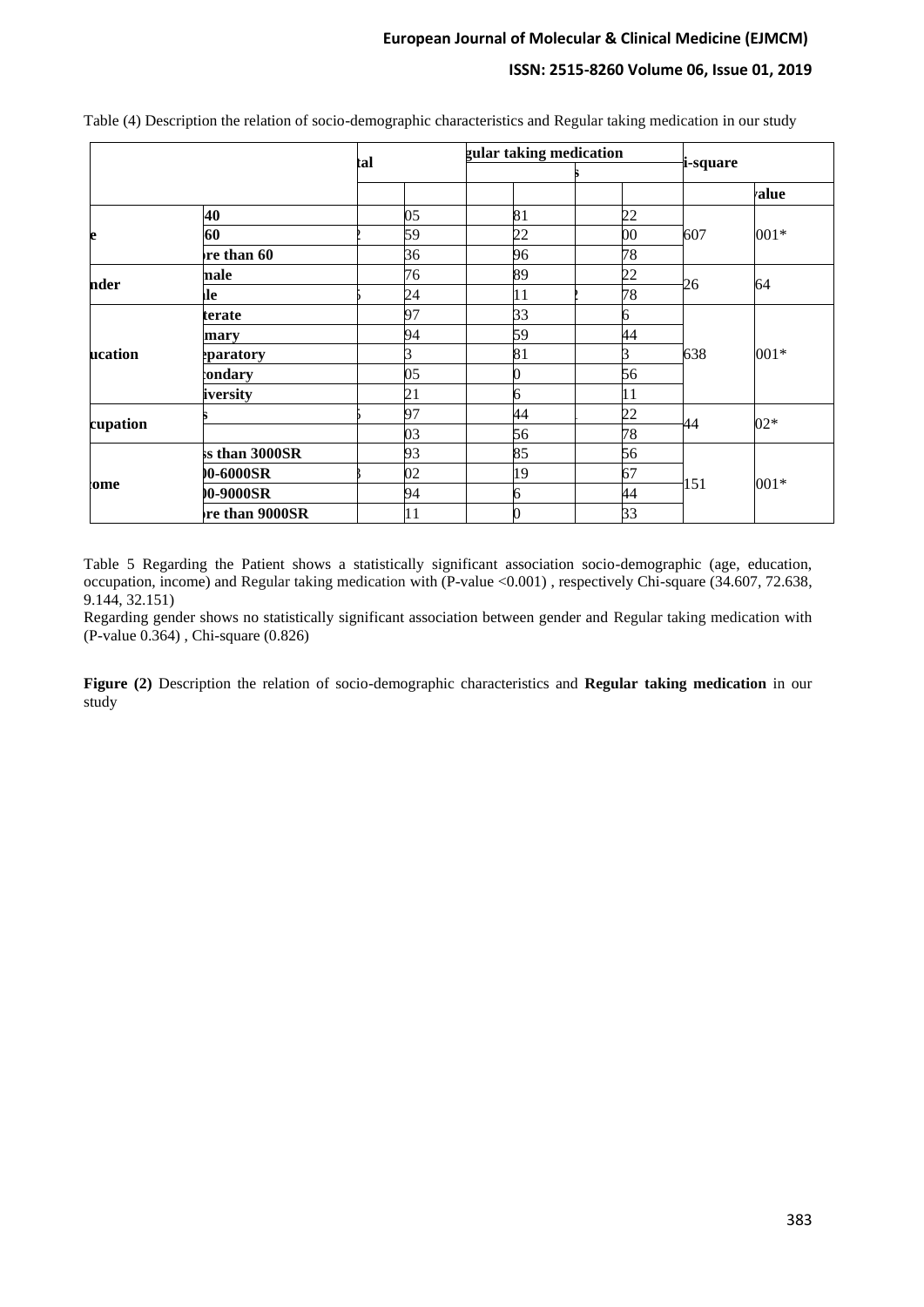### **ISSN: 2515-8260 Volume 06, Issue 01, 2019**



|                         |  | Table (5) Description the relation of socio-demographic characteristics (chronic diseases) and Regular taking |  |  |  |
|-------------------------|--|---------------------------------------------------------------------------------------------------------------|--|--|--|
| medication in our study |  |                                                                                                               |  |  |  |

|                          |                        | tal |   |   | gular taking medication |                |          |       |  |
|--------------------------|------------------------|-----|---|---|-------------------------|----------------|----------|-------|--|
|                          |                        |     |   |   |                         |                | i-square |       |  |
|                          |                        |     |   |   |                         |                |          | ralue |  |
|                          | art disease            |     | 8 |   | 37                      | 44             | 96       | 95    |  |
|                          | abetes                 |     |   |   | 59                      | 22             | 41       | 15    |  |
|                          | pertension             |     |   |   | 81                      | 89             | 420      | 001*  |  |
|                          | nal disease            |     |   |   | 22                      |                | 912      | 001*  |  |
| onic·                    | er disease             |     |   | б |                         | 8              | 66       | $39*$ |  |
| eases                    | od diseases            |     |   |   |                         | 9              | 65       | 41    |  |
|                          | munological diseases   |     |   |   |                         | ヮ              | 12       | 40    |  |
|                          | ch fat and cholesterol |     |   |   | $\overline{00}$         | 44             | 01       | 68    |  |
|                          | pothyroidism           |     |   |   | 37                      | 8              | 03       | $09*$ |  |
|                          | hma                    |     |   |   | 11                      | 44             | 95       | $36*$ |  |
| ration                   | of ss than 5 years     |     | n |   | 85                      | 67             |          | 85    |  |
| <b>onic</b>              | 0.                     |     |   |   | 22                      | 22             | 31       |       |  |
| ease                     | re than 10             |     | 6 |   | 93                      | 11             |          |       |  |
|                          |                        |     |   |   | 22                      | 67             |          | 001*  |  |
| <b>of</b><br>mber<br>ıgs |                        |     |   |   | 78                      | 22             | 864      |       |  |
|                          | r more                 |     |   |   | $\overline{00}$         |                |          |       |  |
|                          |                        |     |   |   | 11                      | 78             |          |       |  |
|                          | ayer                   |     | 4 |   | 22                      | 4              |          |       |  |
| pe of drugs              | ection                 |     |   |   |                         | $\overline{c}$ | 24       | 48*   |  |
|                          | nk                     |     |   | 6 |                         | 6              |          |       |  |

significant association with chronic diseases in the( Hypertension, Renal diseaseLiver disease, Blood diseases, Hypothyroidism, asthma)were P-value and Chi-square were respectively (P-value 0.001 , 0.001,0.039, 0.141, 0.009, 0.036) (Chi-square 16.420, 32.912, 4.266, 6.903, 4.395) and regular taking medication. while Heart disease, Diabetes, Immunological diseases, High fat and cholesterol no significant association with Regular taking medication.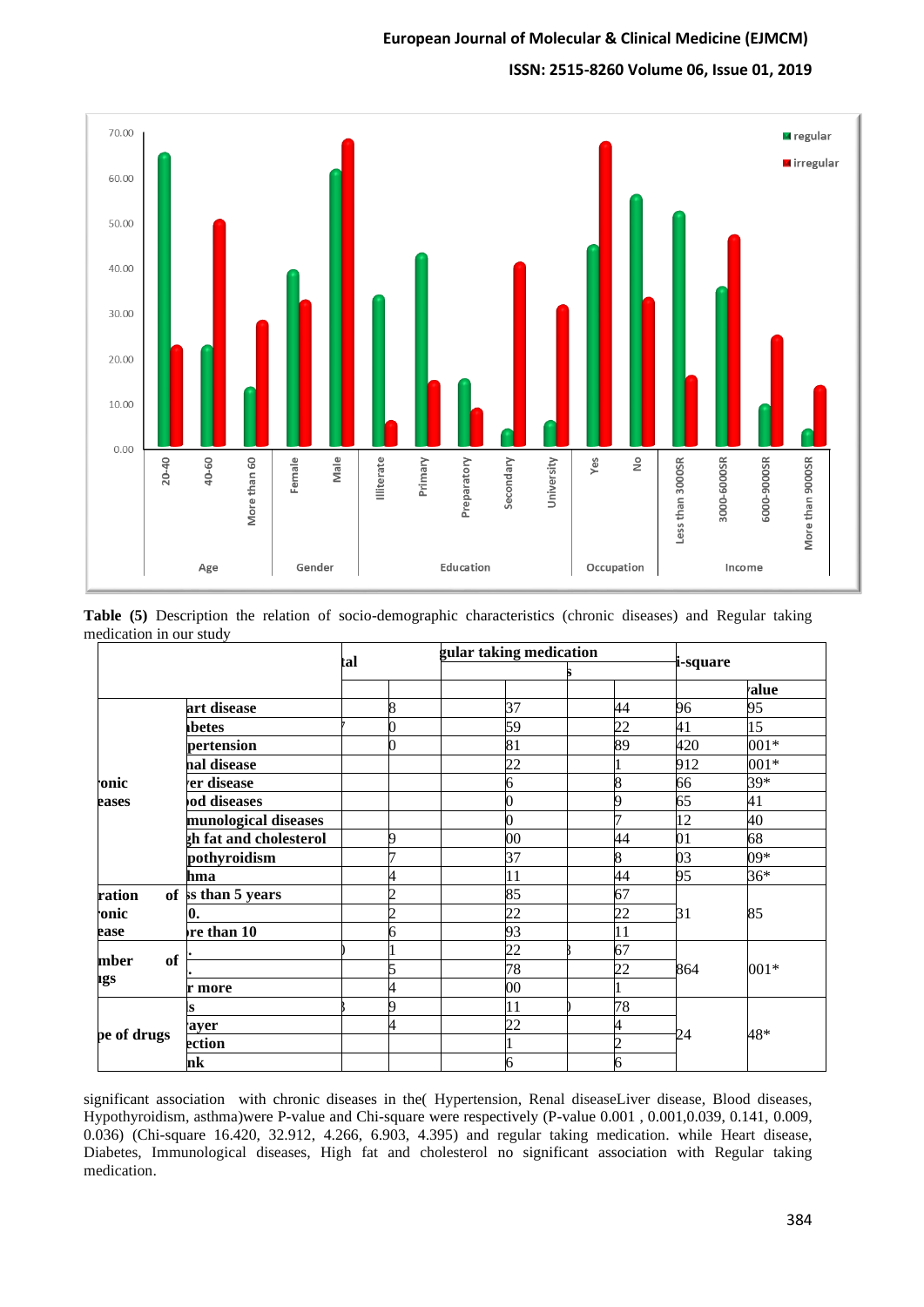### **ISSN: 2515-8260 Volume 06, Issue 01, 2019**

regarding the duration of chronic disease no significant association with the regular taking medication but number of drugs have significant association with Regular taking medication were P-value 0.001 and Chi-square 99.864 also Type of drugs have significant association with Regular taking medication were P-value 0.048 and Chi-square 7.924





#### **4. Discussion**

The study shows the socio-demographic details included (234) participant patients who are attending outpatient clinics in Makkah primary healthcare centers Were enrolled in this study common reasons of drug noncompliance related factors (patient, medication, health care related factors).( Insufficient knowledge about medications , no progress , depression sense of unusualness , weak memory the percentage, followed by answer No (I don't trust the doctor , the Presence of sensory impairment , No social or peer support , low income ,weak memory , Depression, sense of unusualness , no progress , Insufficient knowledge about medications ) the percentage , of the patients were non-compliant due to the side effects of medication mainly sedation and weight gain. Similarly patients who discontinue prescribed neuroleptic medicine side effects as their primary reason for non-compliance (36). Found hopelessness as a cause of non -compliance to medication in patients .(37) Two studies also reported lack of emotional support and help from family members and friends as the causes of poor drug compliance in the patients [ 36] also the age is significantly associated with non-compliance (P<0.01).Similarly, age is found to have significant association with low compliance which is similar with the finding reported by previous study. (28) Marital status is found to have significant association with non-compliance (P<0.05). Similarly, Zito et al 29 reported unmarried having significant association with poor compliance. An association is present between income and causes of noncompliance (38). This corresponds to the findings of Hoge et al who found that in their urban-based hospital there is a strong relationship between noncompliance and social class with those coming from the lower socio‐economic class. A correlation is present between noncompliance and psychiatric diagnosis  $(P< 0.01)$ . Two studies found that noncompliance to medication were likely to be diagnosed with bipolar disorder and schizoaffective disorder, while majority of consenting patients had a diagnosis of schizophrenia. (39) These findings are however supported by other studies who found the most common diagnosis among noncompliance of medication was schizophrenia(33) are not compliant to medication due to financial problems. This is in accordance with that reported by other study. were non- compliant to medication due to no improvement in the medication. Similarly reported no improvement as a cause of non- compliant to medication .of the non -compliant were due to too much of medication. Similarly were not compliant due to too much of medication as reported. (23)Other studies who reported that married patients were more compliant to medication positively. The help and support from a spouse and this could be the reason why married patients were more compliant to medication positively than unmarried patients. (40) **5. Conclusion**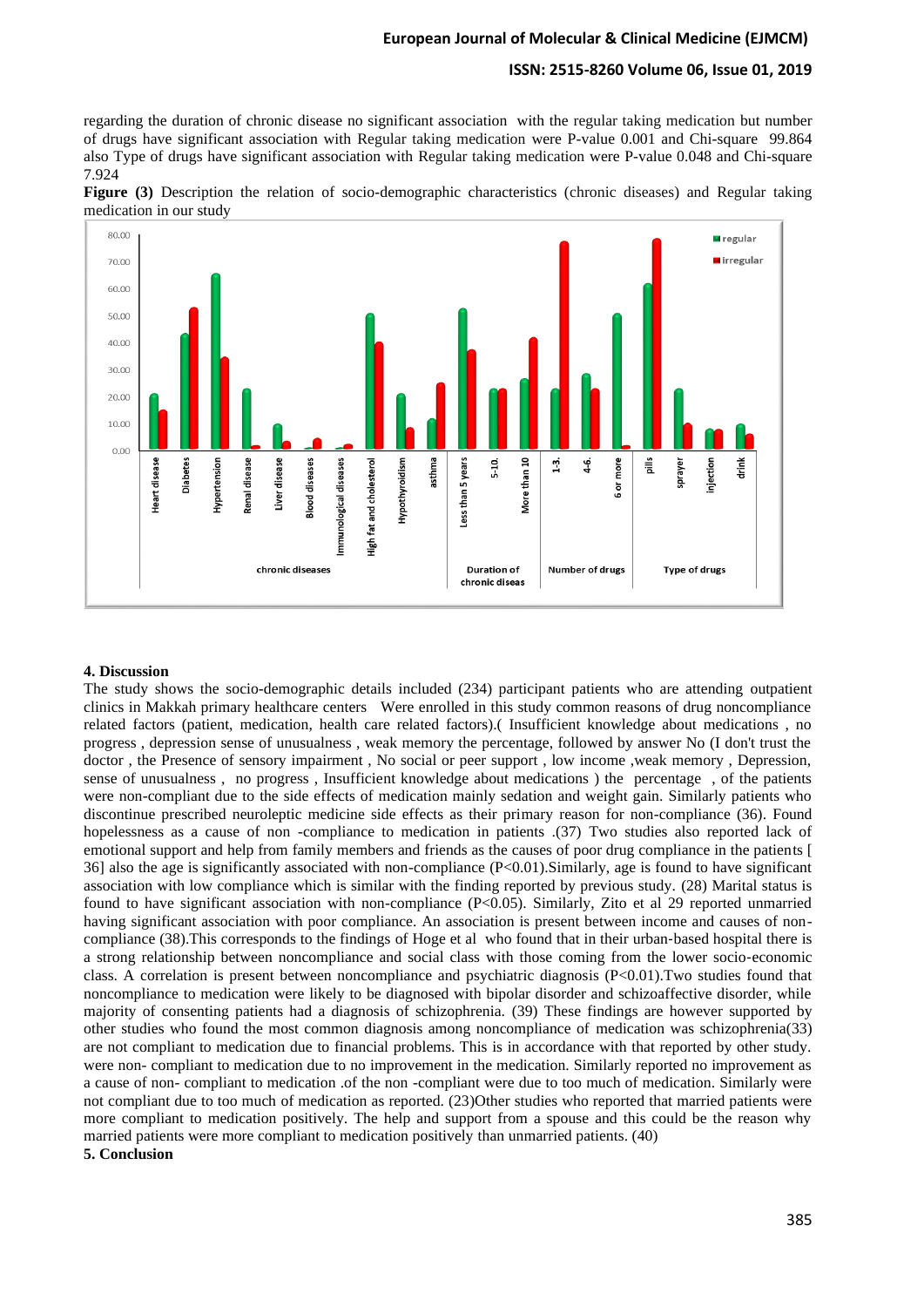#### **ISSN: 2515-8260 Volume 06, Issue 01, 2019**

This study highlighted that medication adherence is influenced by allot factors. Patient counseling is required to improve patient beliefs and increase awareness of adhering to prescribed pharmacotherapy. A pharmacist can play constructive role of a disease educator and patient counselor.Non-compliance is quite common in psychiatric patients. Medical practitioners need to be aware of it and address this problem because compliance is directly related to the prognosis of the illness. A high prevalence of non – compliance is still a problem in the treatment of elderly patients, particularly those who had positive risk factors. Further studies are needed to reduce non-compliance. **6. REFERENCES**

- 1. Laryea, J. G. (2013). Factors influencing adherence to oral antihypertensive medication amongst patients attending the Korle-Bu Teaching Hospital (Doctoral dissertation, University of Ghana).
- 2. Brown, R., Feller, L., & Benedict, L. (2010). Reframing nursing education: the Quality and Safety Education for Nurses initiative. Teaching and Learning in Nursing, 5(3), 115-118.
- 3. Oosthuizen, S. J., & Van Deventer, C. (2010). Quality and safety: precision, accuracy and compliance with accepted standards of care: conference proceedings. African Journal of Primary Health Care and Family Medicine, 2(1), 1-2.
- 4. Assiri, T., Khurshid, F., Almutairi, M., Alhusayyen, M., Alkharji, F., & Alsultan, M. (2017). Impact of pharmacist intervention in patient counseling at point of hospital discharge in a specialized cardiac center in Saudi Arabia. Tropical Journal of Pharmaceutical Research, 16(5), 1187-1193.
- 5. Segnon, N. (2014). The experience and perceptions of nurses working in a public hospital, regarding the services they offer to patients (Doctoral dissertation).
- 6. Shikabi, P. (2013). Factors hindering primary health care delivery in chibombo district (Doctoral dissertation, University of Zambia).
- 7. George, D., Supramaniam, N. D., Abd Hamid, S. Q., Hassali, M. A., Lim, W. Y., & Hss, A. S. (2019). Effectiveness of a pharmacist-led quality improvement program to reduce medication errors during hospital discharge. Pharmacy Practice (Granada), 17(3).
- 8. Nieuwenhuis, M. M., Jaarsma, T., van Veldhuisen, D. J., Postmus, D., & van der Wal, M. H. (2012). Long-term compliance with nonpharmacologic treatment of patients with heart failure. The American journal of cardiology, 110(3), 392-397.
- 9. Marcus, T. S., Hugo, J., & Jinabhai, C. C. (2017). Which primary care model? A qualitative analysis of ward-based outreach teams in South Africa. African Journal of Primary Health Care and Family Medicine, 9(1), 1-8.
- 10. El-Shamaa, E. T. (2013). Factors contributing to therapeutic compliance of epileptic patients and the suggestive solutions. Journal of Biology, Agriculture and Healthcare, 3(3), 22-35.
- 11. Laryea, J. G. (2013). Factors influencing adherence to oral antihypertensive medication amongst patients attending the Korle-Bu Teaching Hospital (Doctoral dissertation, University of Ghana).
- 12. Yu, Z. L., Yeoh, L. Y., Seow, Y. Y., Luo, X. C., & Griva, K. (2012). Evaluation of adherence and depression among patients on peritoneal dialysis. Singapore Med J, 53(7), 474-480.
- 13. Lam, L. W., Twinn, S. F., & Chan, S. W. (2010). Self-reported adherence to a therapeutic regimen among patients undergoing continuous ambulatory peritoneal dialysis. Journal of advanced nursing, 66(4), 763-773.
- 14. Bailey, D. L., Holden, M. A., Foster, N. E., Quicke, J. G., Haywood, K. L., & Bishop, A. (2020). Defining adherence to therapeutic exercise for musculoskeletal pain: a systematic review. British journal of sports medicine, 54(6), 326- 331.
- 15. Loghman-Adham, M. (2003). Medication noncompliance in patients with chronic disease: issues in dialysis and renal transplantation. American Journal of Managed Care, 9(2), 155-173.
- 16. National Department of Health. (2011). National core standards for health establishments in South Africa.
- 17. Department of Health. (2011). "Towards quality care for patients". National core standards for health establishments in South Africa. Abridged version.
- 18. Khan, A. R., Lateef, Z. N. A. A., Al Aithan, M. A., Bu-Khamseen, M. A., Al Ibrahim, I., & Khan, S. A. (2012). Factors contributing to non-compliance among diabetics attending primary health centers in the Al Hasa district of Saudi Arabia. Journal of Family and Community Medicine, 19(1), 26.
- 19. Naqvi, A. A., Al-Shayban, D. M., Ghori, S. A., Haseeb, A., Faidah, H. S., Mahmoud, M. A., & Hassali, M. A. (2019). Validation of the General Medication Adherence Scale (GMAS) in Saudi patients with chronic disease. Frontiers in pharmacology, 10, 633
- 20. Loong, T. W. (1999). Primary non-compliance in a Singapore polyclinic. Singapore medical journal, 40(11), 691- 693.
- 21. Mathew, S., & Mash, R. (2019). Exploring the beliefs and attitudes of private general practitioners towards national health insurance in Cape Town, South Africa. African journal of primary health care & family medicine, 11(1), 1-10.
- 22. Addo, J., Agyemang, C., Smeeth, L., Aikins, A. D. G., Adusei, A. K., & Ogedegbe, O. (2012). A review of population-based studies on hypertension in Ghana. Ghana medical journal, 46(2), 4-11.
- 23. JulietAddo, C. A., Smeeth, L., de-GraftAikins, A., Edusei, A., & Ogedegbe, G. (2014). A review of populationbased studies on hypertension in Ghana1. Chronic Noncommunicable Diseases in Ghana: Multidisciplinary Perspectives, 1, 13.